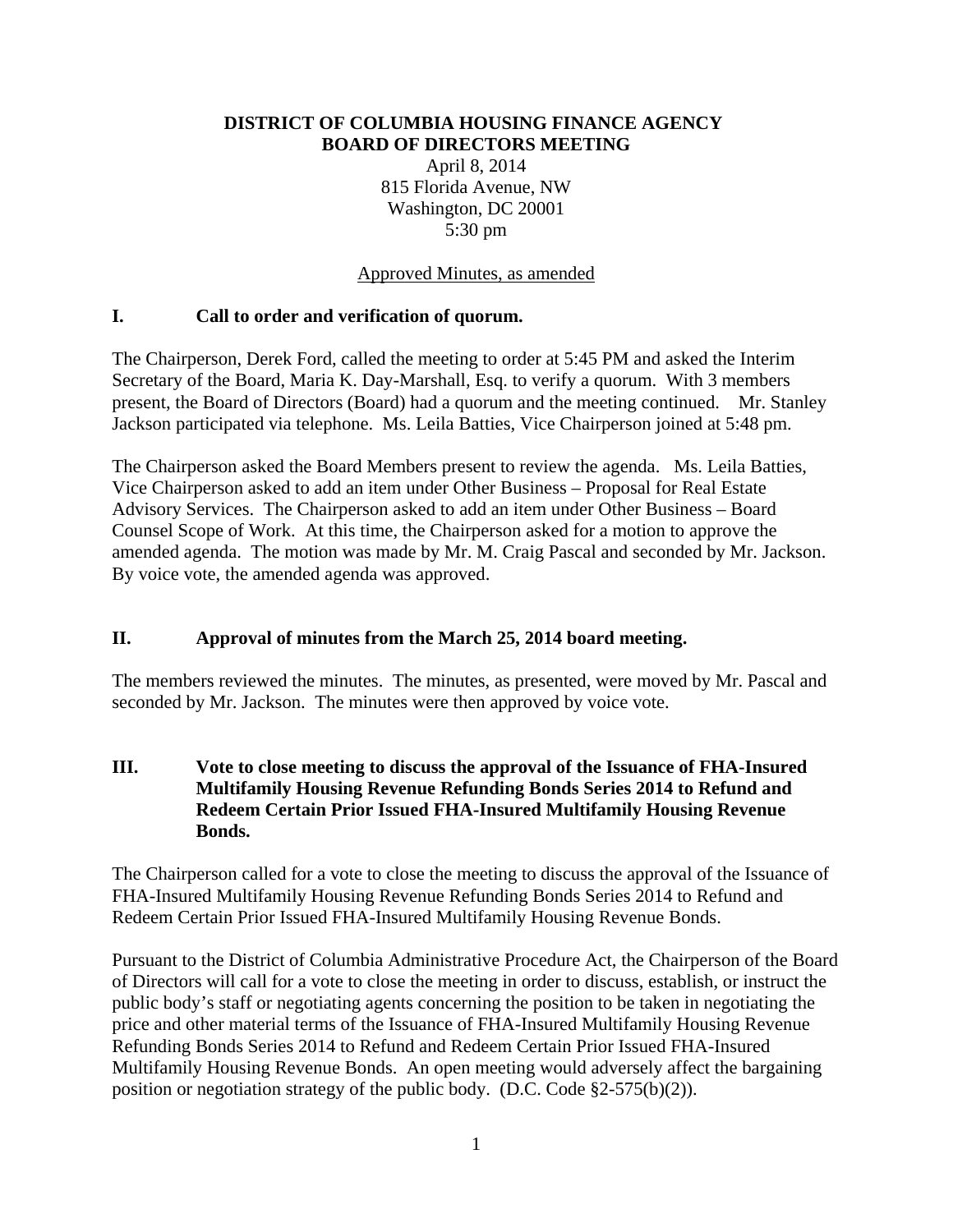A motion was made by Mr. Pascal and seconded by Ms. Batties, Vice Chairperson. The Chairperson moved the meeting into a closed session at which time the DCHFA staff presented the transaction to the Board of Directors and the Board of Directors asked questions regarding the transaction.

### **IV. Re-open meeting.**

The Chairperson reopened the meeting at 6:05 PM.

# **V. Consideration of DCHFA Resolution No. 2014-03 for the Approval of the Issuance of FHA-Insured Multifamily Housing Revenue Refunding Bonds Series 2014 to Refund and Redeem Certain Prior Issued FHA-Insured Multifamily Housing Revenue Bonds.**

The Interim Secretary read the resolution into the record and the Chairperson asked for a presentation by staff.

Mr. Sergei Kuzmenchuk, Chief Financial Officer, along with the financial advisor Caine Mitter and bond counsel Kutak Rock LLP, presented the transaction. Representatives from Caine Mitter included Tom Caine and Yamini Kalidindi and representatives from Kutak Rock included Alicia Terry.

Questions asked by the Board of Directors include the following:

- Please explain the general details of the transaction. Mr. Kuzmenchuk stated that the current bonds that finance the loans/transactions were originally issued as tax-exempt. The owners/borrowers for the projects are for profit and not for profit. The transaction before the Board for their consideration was to refinance the underlying tax exempt bonds with taxable debt, due to the more favorable environment for taxable debt. Once the refunding occurs, the DCHFA will realize a savings of approximately \$500,000 annually.
- When will the savings be realized? Mr. Kuzmenchuk stated that the annual savings will be realized subsequent to the closing on the refunding, which is expected to occur on or around June 1, 2014. For year one, the DCHFA will realize about one-third of the projected annual savings of \$500,000.
- How many projects are included in this transaction? Mr. Kuzmenchuk stated that the DCHFA is considering nine projects, ten loans.
- Discuss the procurement process/guidelines used on this transaction. Ms. Day-Marshall stated that the procurement guidelines provide for a procurement method that allows the DCHFA to accept unsolicited proposals in order to obtain innovative or unique methods or approaches to accomplishing the Agency's mission or goal. That provision in the guidelines allows the Agency to conduct an evaluation of the need for the proposal and determine if the services offered are unique and innovative enough to award a contract on this basis as well as on the basis of cost without full and open competition. The DCHFA team reviewed those unsolicited proposals and came to the conclusion that the proposal was unique and innovative enough to award a contract on that basis. This type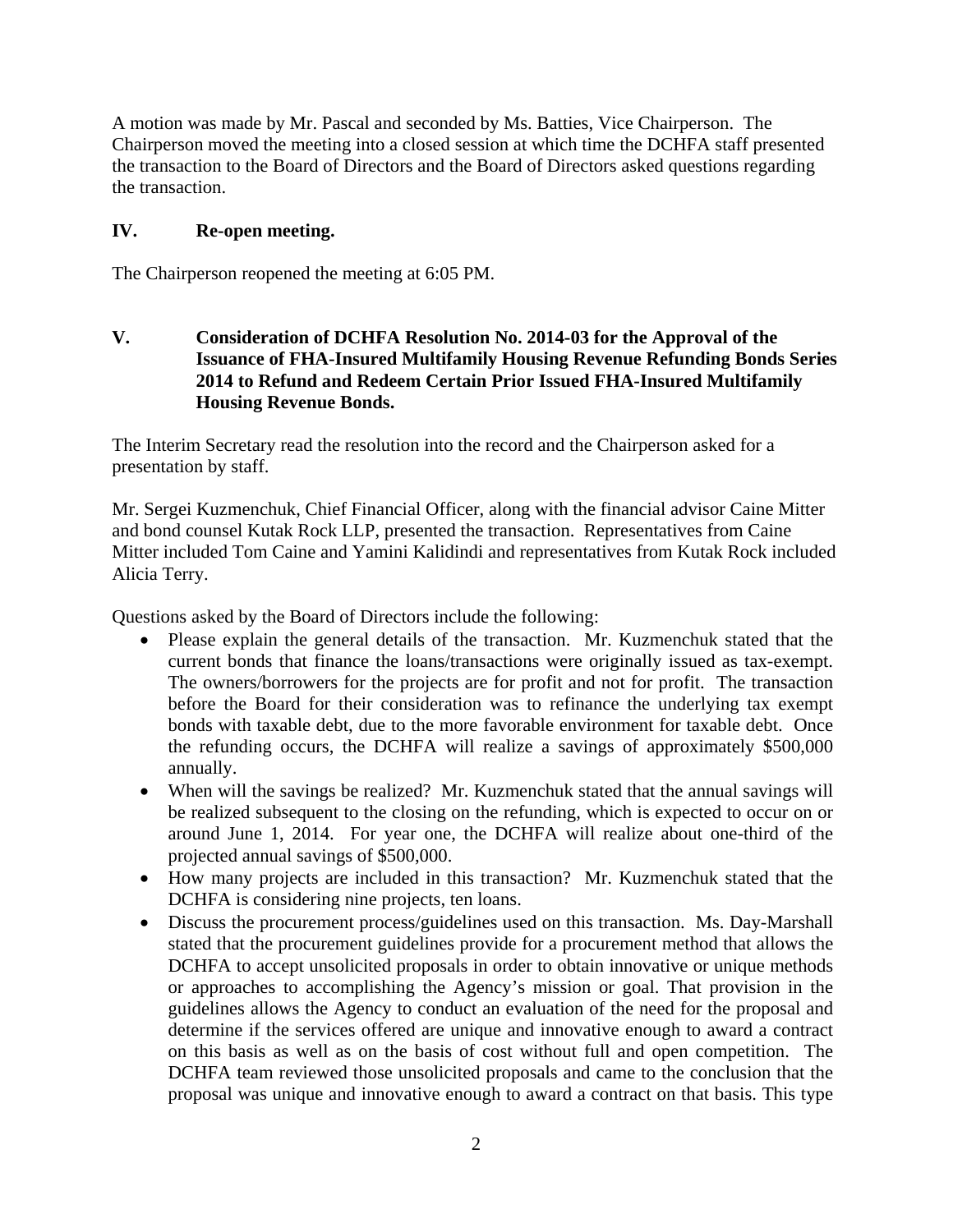of deal has only been done twice in the multifamily sector and only Barclay's out of the three proposals that the staff reviewed has served as the lead underwriter on this type of transaction. So, the staff believes that they were the best choice to perform the underwriting for this transaction.

Tom Caine of Caine Mitter, financial advisor to the DCHFA on the transaction stated that Caine Mitter performed extensive analysis of each project and developed the financial cost savings analysis with Mr. Kuzmenchuk. In addition, three investment banking firms expressed interest in underwriting the bond transaction and Caine Mitter assisted with the solicitation drafting and the review of the submissions.

A motion was made by Ms. Batties, Vice Chairperson and seconded by Mr. Pascal. The Interim Secretary called the roll and the motion carried with 4 votes in the affirmative.

# **VI. Interim Executive Director's Report.**

- Discussion: First Quarter of Fiscal Year 2014 Budget Progress Report Mr. Kuzmenchuk updated the Board on the first quarter financials and the Board of Directors asked questions.
- Government Affairs Update Mr. Nkosi Bradley, Director of Government Affairs, updated the Board of Directors on local and federal government activities. A presentation was distributed at the previous meeting and Mr. Bradley entertained questions. The presentation primarily discussed local and federal legislative initiatives and the DHCD Super NOFA (Notice of Funding Availability). The Board of Directors asked Mr. Bradley to provide an update on the DC low income housing tax credit
- Additional items included in the Interim Executive Director's Report included the following:
	- i. Novogradac Affordable Housing Tax Credit Conference will be held on May 15 and  $16<sup>th</sup>$  in New Orleans.
	- ii. NCSHA Tax Credit Conference will be held in Chicago in June 24-27th.

# **VII. Other Business.**

- The Chairman stated that the ICSC conference was going to be held on May 18-20th. The Chairman would like the DCHFA to attend.
- Proposal for Real Estate Advisory Services Ms. Batties, Vice Chairperson, shared the proposal for real estate advisory services with the Board of Directors and DCHFA leadership. In addition to the Board of Directors further reviewing the proposal, the staff will review the proposal and provide feedback to the Board of Directors. The matter will be revisited at the first meeting in May.
- Board Counsel Scope of Work The Board of Directors agreed to extend the contract for the Board's attorney through the remainder of the fiscal year, September 30, 2014. The monthly not to exceed amount was increased to \$4,500 a month. In addition, the scope of work was modified.